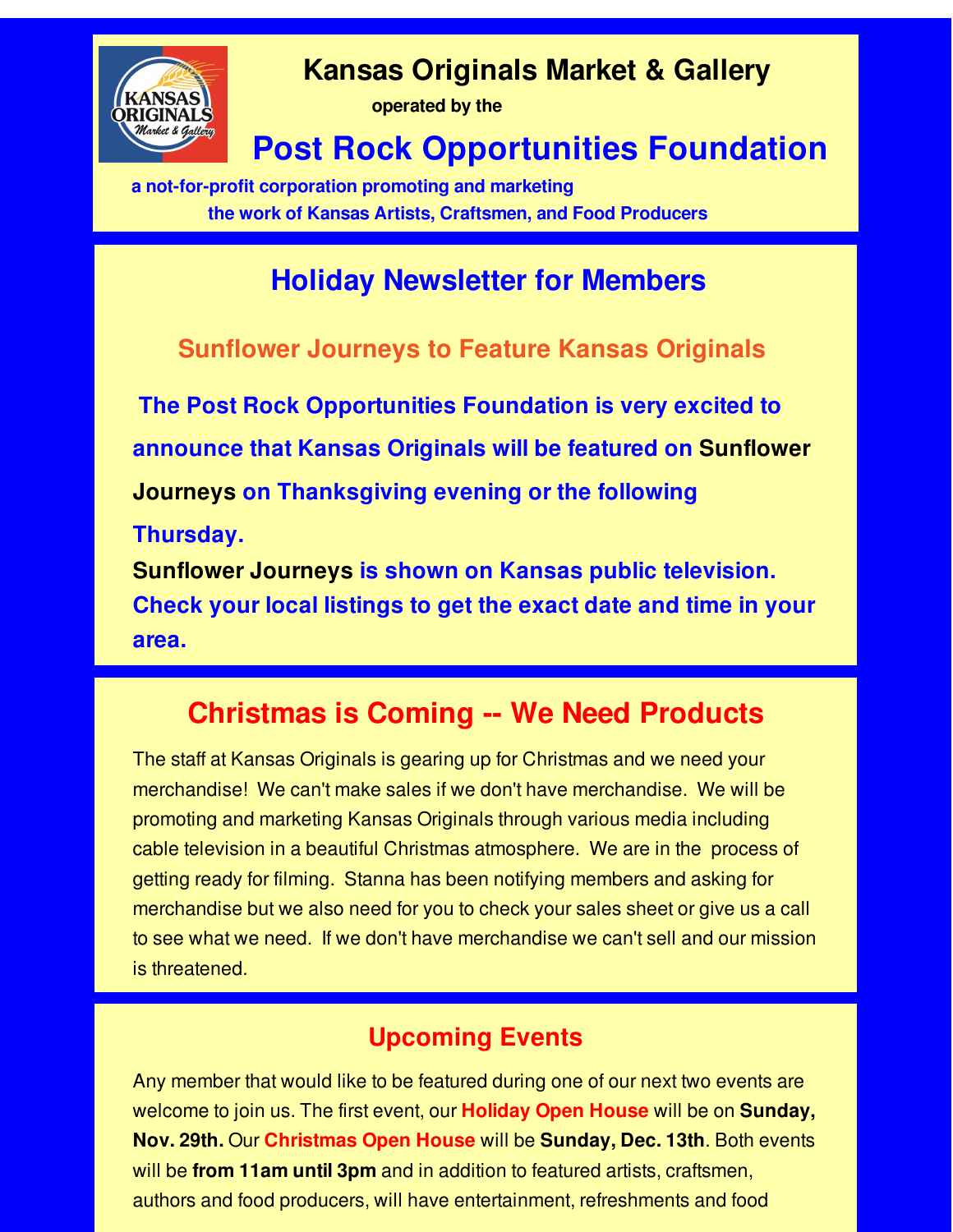sampling.

The drawing for the prizes from our **Christmas Raffle** will be held at 2pm during our **Christmas Open House** on Dec.13th.

We will provide a table and lunch for each participant at the events. Just call or email and let us know you want to be a part of the day. You can click on this link to email us: [mlawson@wtciweb.com](mailto:mlawson@wtciweb.com) Starting next week we will be sending out press releases and posting on Facebook. Let us know as soon as possible to be included in the advertising. Please join us and make your work stand out.

### **Post Rock Opportunities Foundation Seeking Financial Support**

**The Post Rock Opportunities Foundation needs financial support to keep our headquarters and Kansas Originals Market & Gallery in central Kansas. When the Kansas Arts Commission was defunded, the operational support this state organization provided to our small, rural, not-for-profit corporation to help with expenses disappeared. This resulted in a critical short-fall in our ability to sustain our business. It is believed by the state that businesses, corporations, and people will help fund not-for-profit corporations.**

**To help bring in operating revenue the Foundation is holding a fundraiser. Thanks to donations from our members, we are selling raffle tickets on**



**some extremely nice prizes: Hand-quilted Quilt***-Sarah Steele,* **Fused Glass Bowl-** *Jim Rice,* **Wine Glass Holder***-Tony Howard, Egret- John Scott,* **Sunflower Vase***-Michelle Weigel,* **Copper & Barbed Wire Windmill & Wheat-***Trace of Copper,* **Gallon of Honey***-David Criswell,* **Sharing Our**

**Tickets are 2 for \$5, 5 for \$10 or a stretch (as far as your arms can reach) for \$25. The raffle will be held**

**during our Christmas Open House on December 13th. View [full-size](http://r20.rs6.net/tn.jsp?f=001y1ltD-1ldJDzDiVwNHG-Es5HooYJqU2RTJRjSvwn_LiyjeQXwVNZuA3_lvcz4KiSMpcbQoMc5yJQ74E6tgdWcqsY6BXfOFCIlX8Qk5X0Rf26QN5iSMLqCIC6l6IZVjxkkkzNsga_lgI-tfGLN_FhSKYMJ2Jv_ShYyIy-miXYCg9AwJAOJsN1gw7IK6mfkfS0KlZw5023oItvB0t_jNPQ2RP_l59Uw58UQBSl6pHJ9kuaF-9XJoMetA==&c=&ch=) poster.**

**Best Cookbook***-St. Fidelis Church*

**Get your tickets for a chance to win one of these items by calling 785-658- 2602 or by mailing payment to Kansas Originals, 233 Hwy 232, Wilson, KS 67490**